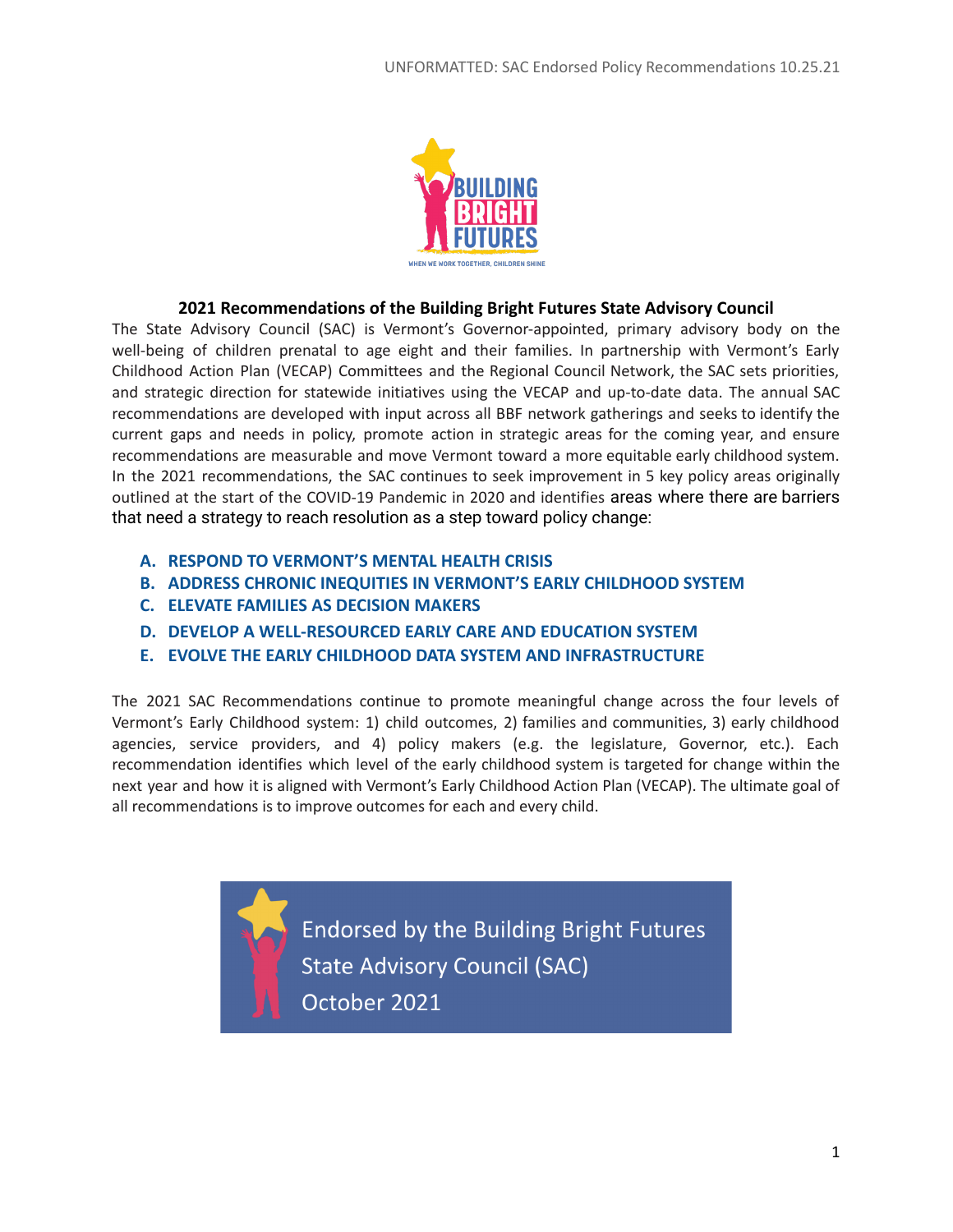# *1. Respond to Vermont's Mental Health Crisis*

#### *Level Requiring Action: Level 2- 4 - Family, Community, System (e.g. Vermont's legislature and Governor)*

**Recommendation 1: Invest in community-based mental health supports for children and families (funding, human capital, and coordination)**

- Expand connection of mental health in primary care and education settings (screening, care coordination, training and investment in credentials).
- Expand funding for **Early Childhood and Family Mental Health (ECFMH)** consultation, education and treatment to support children's mental health in ECE settings.
- Continue the use of telehealth as a practice that improves access to care (ie: equipment, billing/insurance coverage, etc.)
- Expand Mobile Response and Stabilization Services.

*Level Requiring Action: Level 3-4 - Community, System (e.g. Vermont's legislature and Governor)* **Recommendation 2: Address the mental health workforce crisis in Vermont (Designated and Specialized Service Agencies, CIS, private providers, social workers)**

- Implement strategies to recruit and retain the mental health workforce including workforce sign-on and retention bonuses, relocation costs, tuition reimbursement, loan repayment, housing stipends for new employees, purchase of apartments for new employees' short-term stays, and financial support toward child care.
- Increase payment rates
- Build a workforce that is reflective of the Vermont population (with particular attention to BIPOC, GLBTQA, ability to meet rural needs.)
- Respond to the burden and stress on current mental health workforce causing staff burnout

# **2. ADDRESS CHRONIC INEQUITIES IN VERMONT'S EARLY CHILDHOOD SYSTEM**

*Levels Requiring Action: Level 2 - Families and Communities (e.g. within Regional Councils, local community groups & families), Level 3 - Community (e.g. within state agencies and community-based partners), Level 4 - System (e.g. Vermont's legislature and Governor)*

### **Recommendation 1 (Levels 3-4): Invest in evidence-based frameworks for supporting children's social emotional development statewide and implement these practices as designed and researched.**

- Utilize existing data, reports, and national best practices to determine how to scale implementation of Early MTSS statewide.
- Monitor and evaluate the efforts to promote equitable access and outcomes for children.
- Provide coaching through Early MTSS as an evidence-based practice for educators and staff.
- Utilize Early MTSS to support and retain highly qualified, consistent, early childhood professionals.

**Recommendation 2 (Level 3-4): Strive for seamless navigation of services. Improve the existing infrastructure; recognizing forthcoming recommendations from Vermont's Child Care and Early Childhood Education Systems Analysis in July 2022.**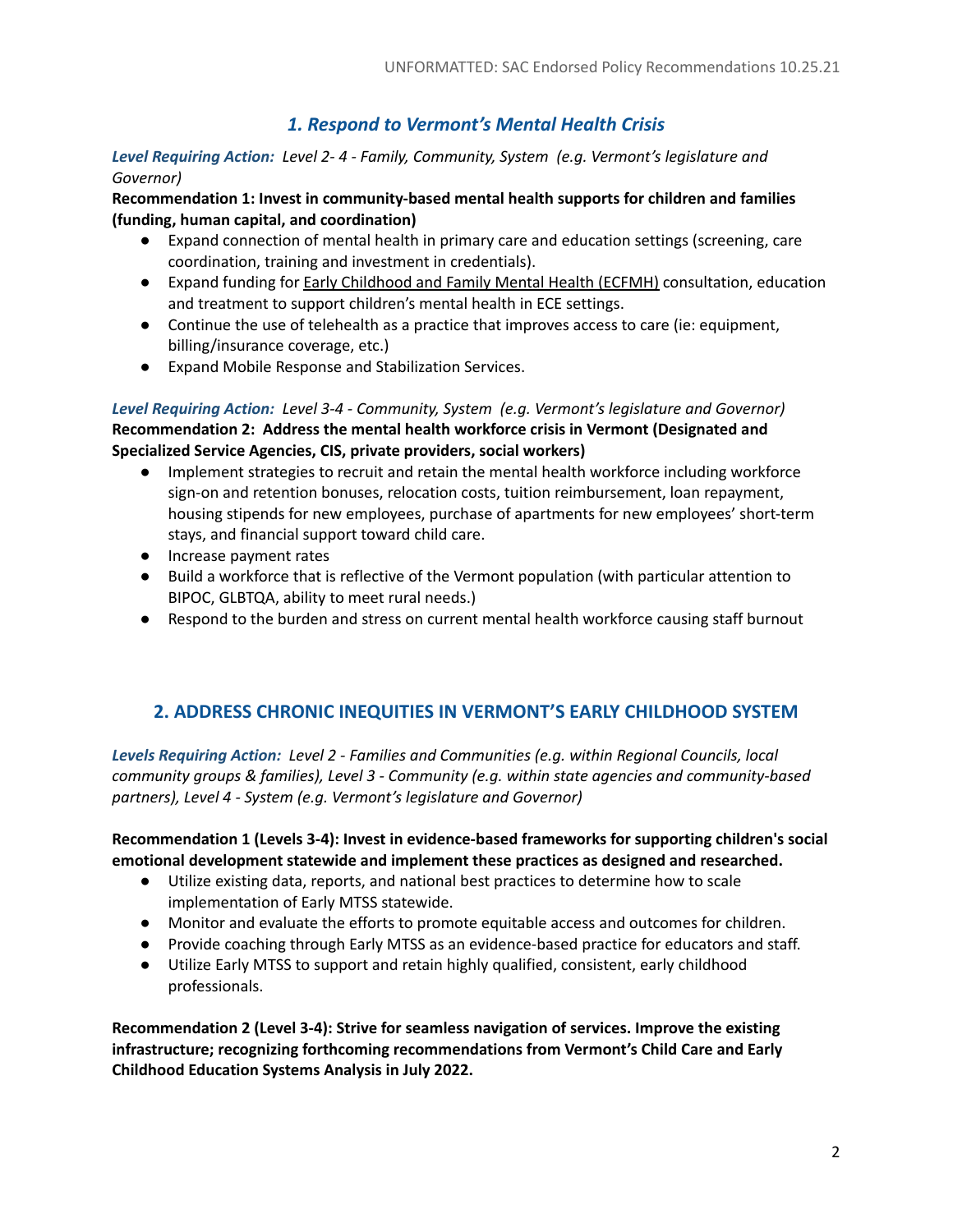- Strengthen the current Children's Integrated Services (CIS) infrastructure by developing a strategy to address persistent challenges such as: lack of a comprehensive data system and complex administrative and financial burden.
- Continue to fund child development and behavioral support programs to meet current and future needs such as: Special Accommodations Grants (SAGs); Specialized Childcare; Help Me Grow; Early MTSS; ECFMH treatment, consultation and education.
- Develop an integrated and consistent data system to document efficacy, impact, and monitor outcomes and equitable access to high quality resources, supports and services. \*See Evolve the Early Childhood Data System and Infrastructure recommendations below.

# **3. ELEVATE FAMILIES AS DECISION MAKERS**

*Levels Requiring Action: Level 2 - Families and Communities (e.g. within Regional Councils, local community groups & families), Level 3 - Community (e.g. within state agencies and community-based partners), Level 4 - System (e.g. Vermont's legislature and Governor)*

### **Recommendation 1 (Levels 2-4): Representation and voice matter. Engage families with lived experience to participate in leadership and decision making across sectors and policy areas.**

- Require each legislatively mandated board/committee/study section/decision-making body have at least 1 parent representative with lived experience (having parented children through the early childhood years 0-8, experience with the system of services).
- At the community, state, and policy level, conduct review of programs, policies and legislation to ensure that revisions and requirements consider the impact and consequences to child development and family well-being.
- Utilize the BBF Families and Community committee to consult on policy development; particularly when parent representation on committees is not yet reached.
- Foster engagement by calling out and working to dismantle barriers that are symptoms of systemic, institutional, and individual racism.

**Recommendation 2 (***Levels 2-4***): Create a culture that invites and supports family engagement and partnership, and provides the necessary training and coaching to attract families who are unfamiliar or uncomfortable with the current process, language, and decision-making structure.**

- Develop and use a common definition of family engagement and partnership throughout the state's early childhood system.
- Invest in strategies to engage culturally and linguistically diverse populations (provide translation and interpretation, accessible language, utilize cultural brokers, identify current barriers etc.)
- Provide training and coaching of early childhood professionals, boards/committees and policy makers in order to successfully engage diverse populations and families as decision makers.
- Promote and increase family participation through engagement, training, coaching, compensation in early childhood programs and services.
- Measure impact and ensure accountability by conducting regular family engagement assessments.

#### **Recommendation 3 (Levels 2-4): Fully commit to the** *Vermont Guiding Principles [Supporting](https://477l7snyayj49hh0r38uhcqo-wpengine.netdna-ssl.com/wp-content/uploads/2019/07/Vermont-Guiding-Principles-AOE-BBF-HMGV-HEECC.pdf) Each and Every Young Child and Family's Full and Equitable [Participation](https://477l7snyayj49hh0r38uhcqo-wpengine.netdna-ssl.com/wp-content/uploads/2019/07/Vermont-Guiding-Principles-AOE-BBF-HMGV-HEECC.pdf)* **by advancing policies and practices that honor of each family's culture, strengths, and expertise.**

● Create a strategic plan to operationalize the Vermont Guiding Principles.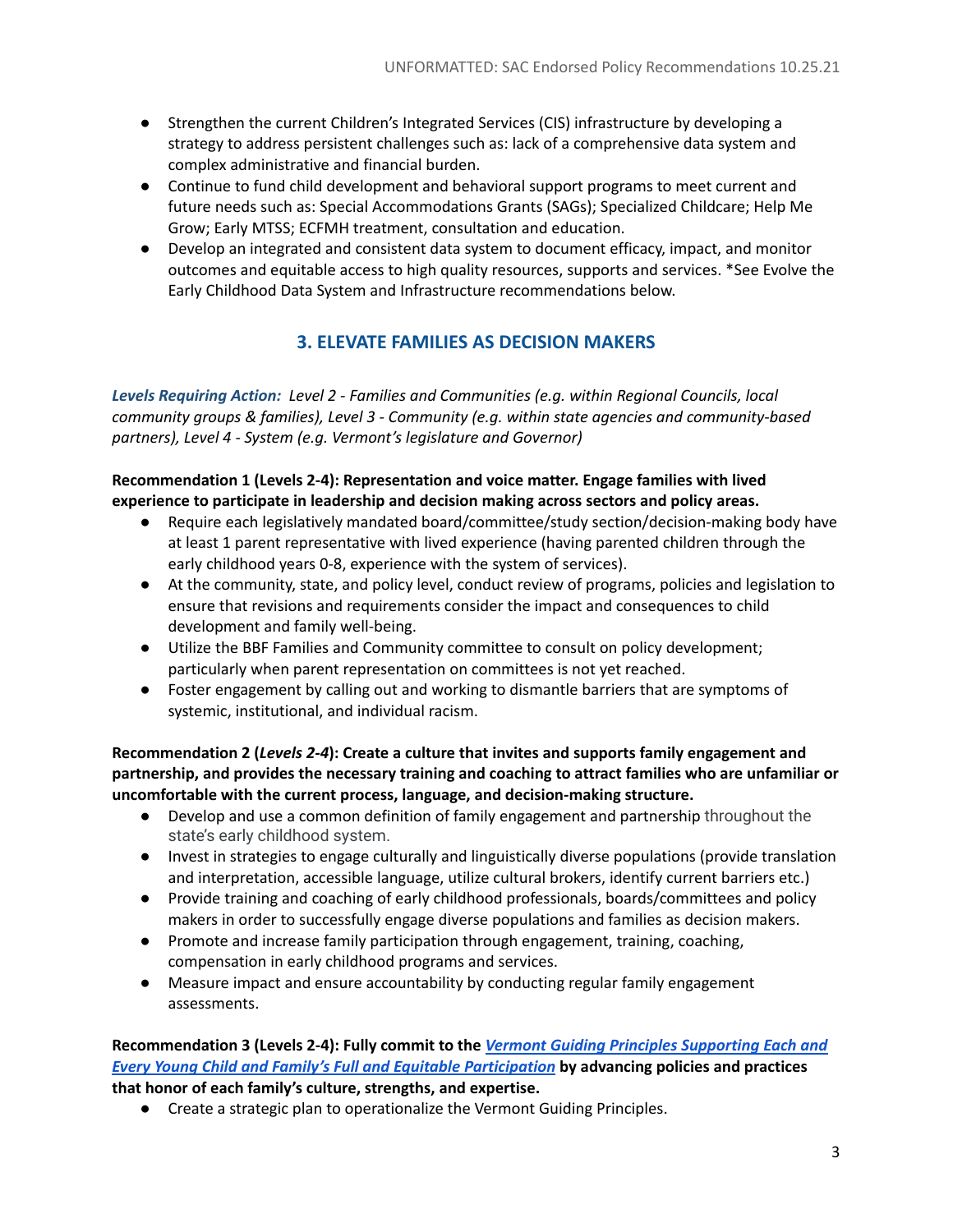- Demonstrate commitment by posting the Vermont Guiding Principles on organization/agency websites, aligning Guiding Principles into State of Vermont contracts, and referencing in scopes of work.
- Demonstrate commitment to fully include each and every child and their family by referencing Guiding Principles in early childhood laws and initiatives

## **4. DEVELOP A WELL-RESOURCED EARLY CARE AND EDUCATION SYSTEM**

*Level Requiring Action: Level 3 - Community (e.g. within state agencies and community-based partners), Level 4 - System (e.g. Vermont's legislature and Governor; see VECAP Executive Summary, pg. 6)*

#### **Recommendation 1 (Level 4): Improve equitable access to affordable, high quality early care and afterschool programs by responding to the gaps in current funding.**

- Respond to the ECE workforce crisis by investing in compensation, recruitment, retention, training, and professional development.
- Identify state administrative capacity required to serve more families due to the planned expansion of CCFAP and anticipated federal investment
- Implement and monitor CCFAP eligibility expansion through the development of the CDD Information System.
- Seek resolution around CCFAP payment by enrollment vs attendance policy in CCFAP that will both foster stability of the childcare industry and improve access for children and families.

**Recommendation 2 (Levels 3-4): Seize the day on UPK. Expand access to UPK toward a vision of universal, high-quality, equitable, mixed-delivery, free, and inclusive, education for all three and four-year-olds.**

- Revise the regulatory framework for quality and equity, including agency roles and ability to provide leadership, support and oversight; defining and monitoring quality standards for governance, facilities, licensing, and regulations; and revising the strategic plan with a shared vision toward integration with the larger early childhood system.
- Seek resolution in the appropriate number of hours and weeks per year for UPK education and appropriate weighting of students
- Expand Act 35 (An act relating to the Task Force on Equitable and Inclusive School
- Environments) to cover private UPK programs.

#### **Recommendation 3 (Level 4): Monitor progress and results of the Vermont Child Care and Early Childhood Education Systems Analysis (ECSA) and leverage Federal investment to develop a well-resourced early childhood system**

- Anticipate the ECSA report July 1, 2022 and use the State Advisory Council to develop a 3-year plan and process for how to move from recommendations toward implementation.
- Identify funding to execute the Finance Study outlined in [Act](https://legislature.vermont.gov/Documents/2022/Docs/ACTS/ACT045/ACT045%20As%20Enacted.pdf) 45.
- Leverage Federal investments (e.g. ARPA) to improve child and family outcomes by coordinating across agencies, stabilizing the early childhood workforce, and building quality and capacity of programs.
- Monitor federal investment in child care and PreKindergarten education and engage in National conversations to inform the development and implementation of the American Families Plan.
- Utilize the Vermont Early Childhood Action Plan (VECAP) and other strategic plans to inform funding allocation.